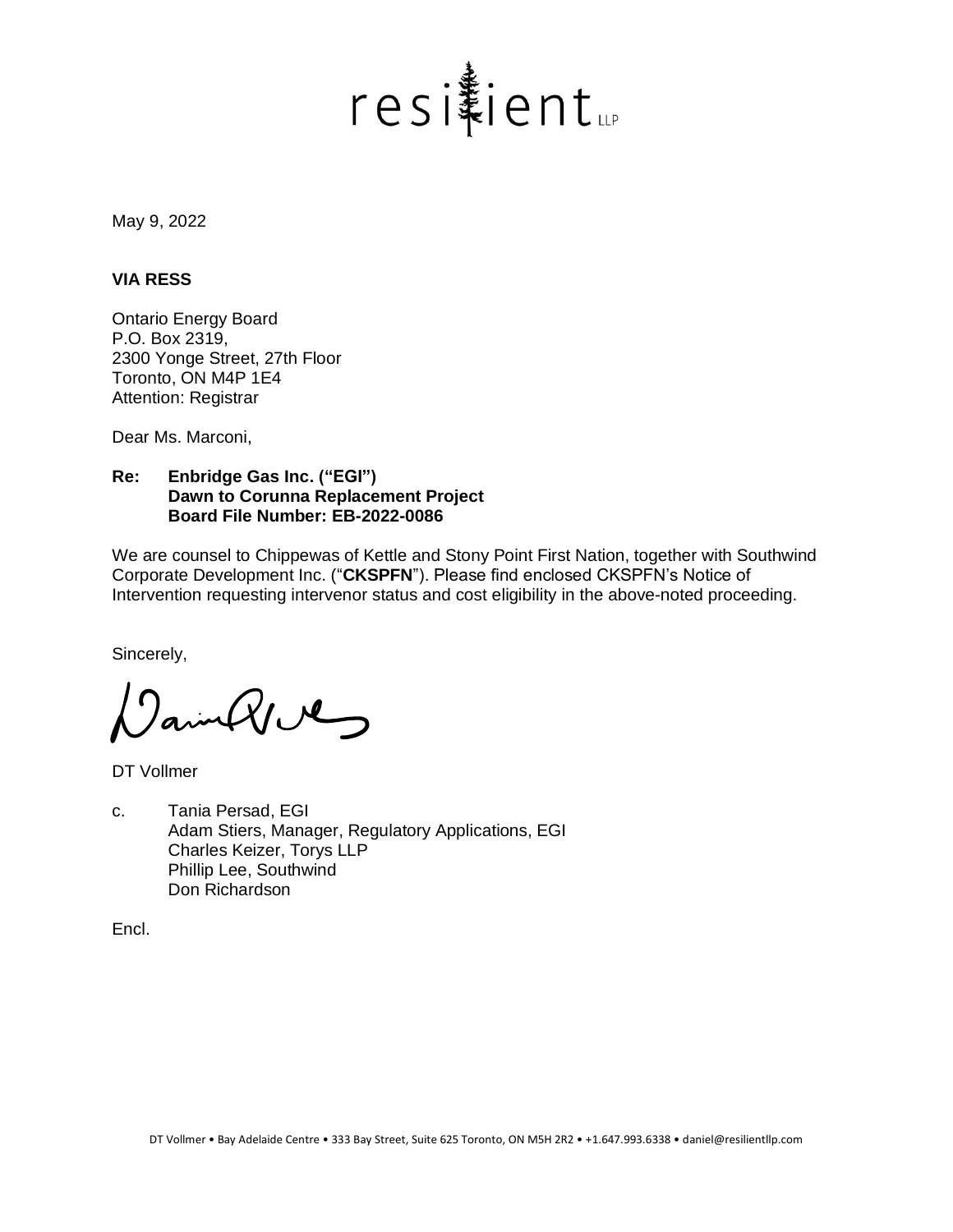

# Shippewas of Kettle & Stony Roint First Nation

6247 Indian Lane Kettle & Stony Point FN, Ontario, Canada N0N 1J1

#### **EB-2022-0086**

## **ONTARIO ENERGY BOARD**

**IN THE MATTER OF** the *Ontario Energy Board Act, 1998*, S.O. 1998, c. 15, Schedule B, as amended (the "Act"); and in particular section 90(1) and section 97 thereof;

**AND IN THE MATTER OF** an Application by Enbridge Gas Inc. for an Order or Orders granting leave to construct natural gas pipelines and ancillary facilities from the Township of Dawn-Euphemia to St. Clair Township;

**AND IN THE MATTER OF** an Application by Enbridge Gas Inc. for an Order or Orders approving the proposed forms of agreements for Pipeline Easement and Options for Temporary Land Use.

#### **NOTICE OF INTERVENTION**

**OF**

#### **CHIPPEWAS OF KETTLE AND STONY POINT FIRST NATION ("CKSPFN")**

**AND**

**SOUTHWIND CORPORATE DEVELOPMENT INC. ("Southwind")**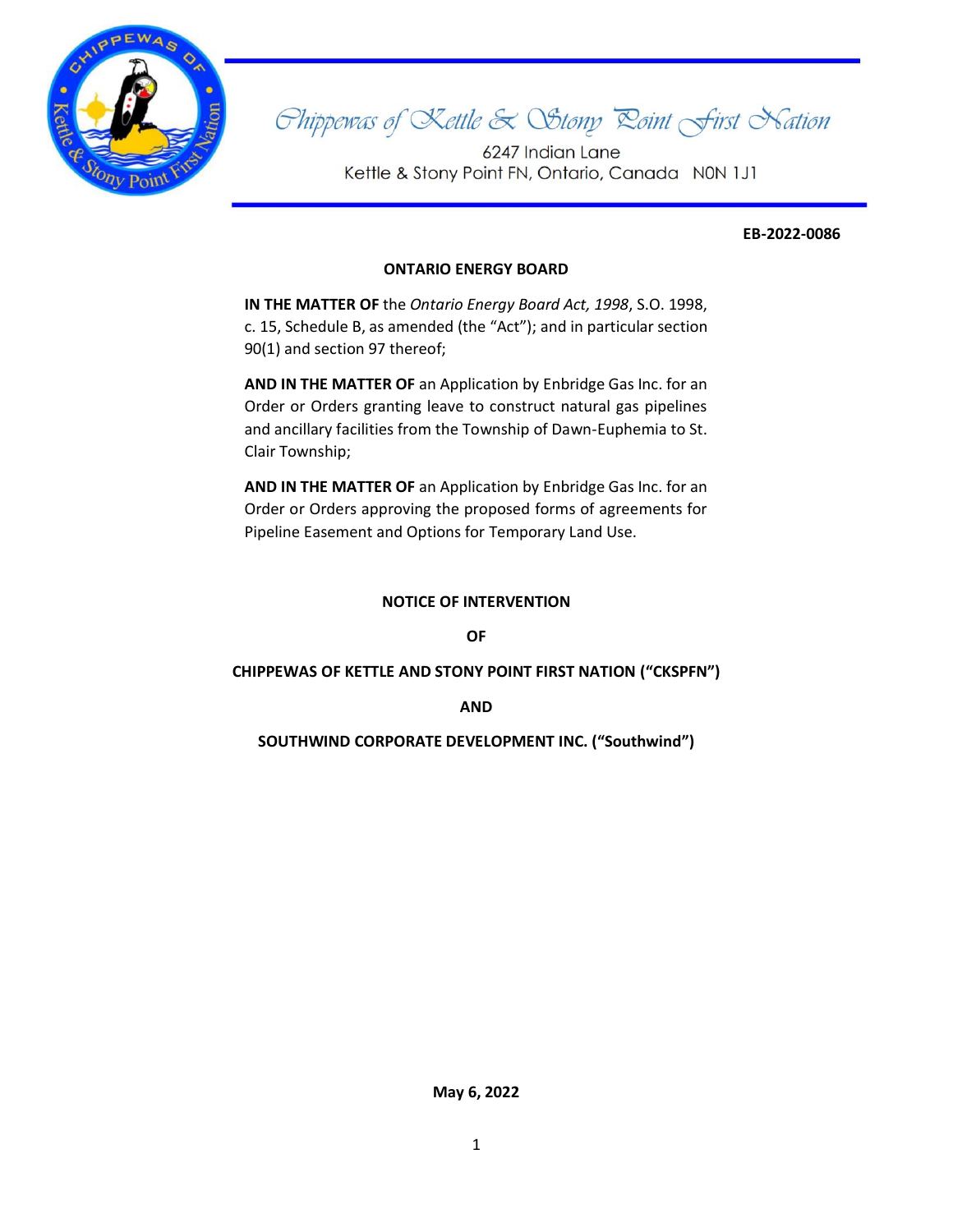

# Chippewas of Kettle & Stony Roint First Nation

6247 Indian Lane Kettle & Stony Point FN, Ontario, Canada N0N 1J1

## Application for Intervenor Status and Cost Eligibility

1. The **Chippewas of Kettle and Stony Point First Nation, together with Southwind Corporate Development Inc.** ("CKSPFN"), hereby requests intervenor status in the matter of the application of Enbridge Gas Inc. ("EGI") for various orders pursuant to section 90(1) and 97 of the Act as set out in EGI's application filed March 3, 2021 (the "Application").

## CKSPFN and its Interest in the Proceeding

- 2. CKSPFN is a relatively new intervenor in Ontario Energy Board (the "Board" or "OEB") proceedings. CKSPFN is located in southern Ontario along the shores of Lake Huron, 35km from Sarnia, Ontario. The community has 1,000 members who live on-reserve and 900 who live offreserve. Southwind is a wholly owned economic development Corporation of CKSPFN
- 3. CKSPFN is affected by this Application with respect to potential impacts on treaty rights, land use and cultural heritage. CKSPFN has traditional territory, and associated rights and interests protected by the *Constitution Act, 1982*, that may be impacted by the outcomes of this proceeding.
- 4. CKSPFN's intended participation will include the following:
	- a) issues related to the need for the project, project alternatives, project cost and economics, environmental impacts, and land matters;
	- b) whether the duty to consult and accommodate with Indigenous Communities potentially affected by the proposed project has been discharged with respect to the application; and
	- c) generally, to represent the constitutionally recognized Aboriginal rights and interests of CKSPFN, its members, and Southwind.

## The Intervenor's Intended Participation

5. CKSPFN intends to be an active participant in this proceeding, including in any pre-hearing procedures, interrogatories or technical conferences, settlement conferences, and provide submissions. CKSPFN also intends to participate in any oral hearings of this matter, and in written or oral submissions, as well as any other parts of the proceeding that the Board should order. CKSPFN will act responsibly to coordinate with other intervenors where common issues may arise and may be addressed. Subject to the development of the record in this proceeding, CKSPFN may also submit evidence.

## Nature of Hearing

6. CKSPFN believes it is premature to assess whether a written or an oral hearing is more appropriate in this proceeding until interrogatories have been answered.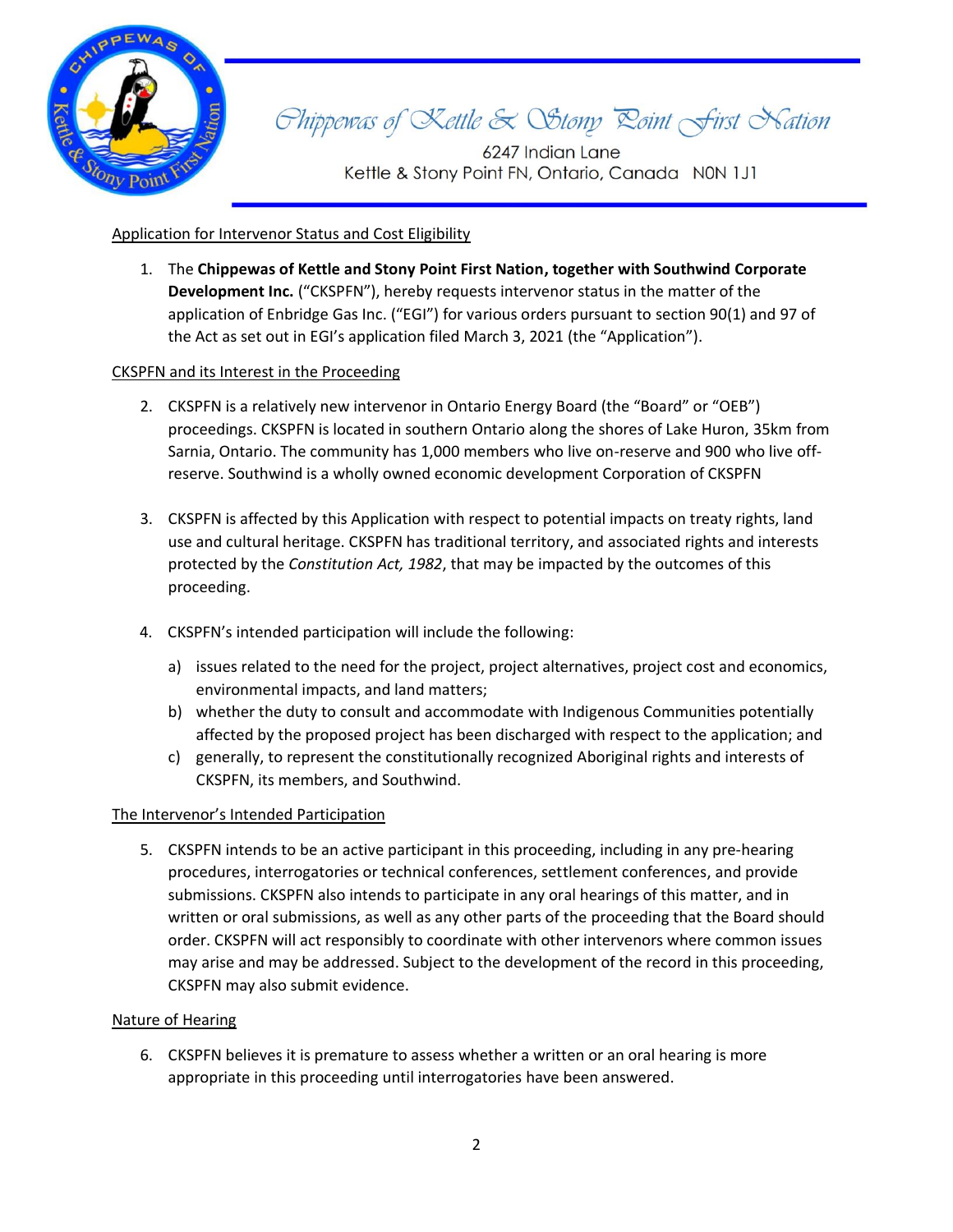

Shippewas of Kettle & Stony Roint First Nation

6247 Indian Lane Kettle & Stony Point FN, Ontario, Canada N0N 1J1

## Costs

7. CKSPFN hereby requests cost eligibility in this proceeding. CKSPFN is, in accordance with s. 3.03(b) of the Board's *Practice Direction on Cost Awards*, eligible to seek an award of costs as CKSPFN is a party that primarily represents a unique interest or policy perspective that is relevant to the Board's mandate and to the proceeding.

## CKSPFN's Representative

8. CKSPFN hereby requests that further communications with respect to this proceeding be sent to the following:

**Chippewas of Kettle and Stony Point First Nation Southwind Corporate Development Inc.** 9119 W Ipperwash Rd Unit A, Lambton Shores, ON N0N 1J3

Attention: Phillip Lee Email: [philip.lee@southwindcorp.ca](mailto:philip.lee@southwindcorp.ca)

## **AND TO ITS COUNSEL**

#### **Resilient LLP**

Bay Adelaide Centre 333 Bay Street, Suite 625 Toronto, ON M5H 2R2

Attention: Lisa (Elisabeth) DeMarco Telephone: 647-991-1190 Facsimile: 1-888-734-9459 Email: [lisa@resilientllp.com](mailto:lisa@resilientllp.com)

Attention: Jonathan McGillivray Telephone: 647-208-2677 Facsimile: 1-888-734-9459 Email: [jonathan@resilientllp.com](mailto:jonathan@resilientllp.com)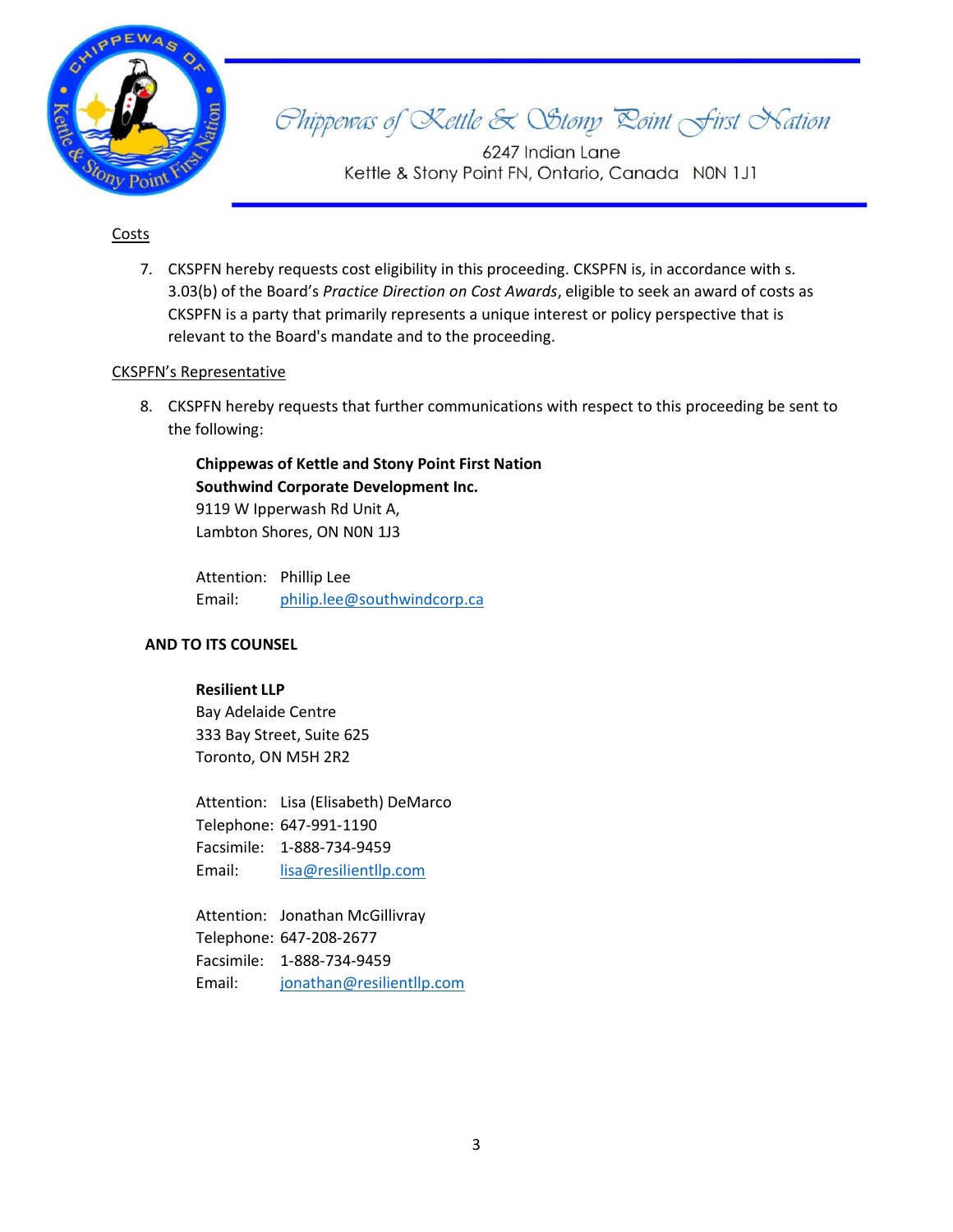

Shippewas of Kettle & Stony Roint First Nation

6247 Indian Lane Kettle & Stony Point FN, Ontario, Canada N0N 1J1

# **AND TO ITS CONSULTANT**

## **IBA Braiding Ltd.**

4606 Concession 11 Puslinch, ON N0B 2J0

Attention: Don Richardson Email: [don@ibabraiding.com](mailto:don@ibabraiding.com)